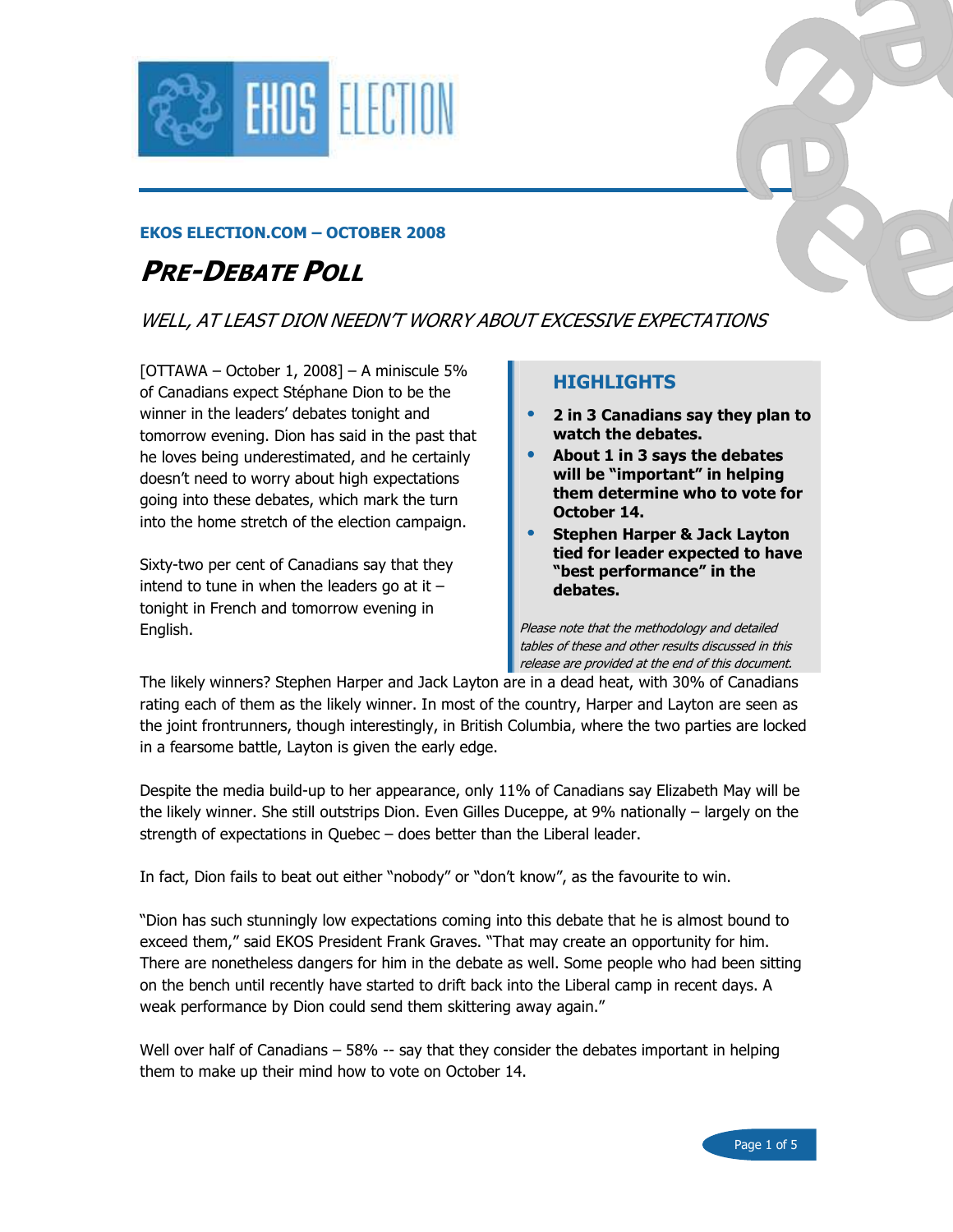



#### Detailed Tables:

## Intention to Watch the Debates (regional)

Q. Are you planning on watching the debates?

|                         | Region        |           |     |       |           |     |            |  |
|-------------------------|---------------|-----------|-----|-------|-----------|-----|------------|--|
| <b>BASE: Canadians</b>  | <b>CANADA</b> | <b>BC</b> | AB  | SK/MB | <b>ON</b> | QC  | <b>ATL</b> |  |
| $n =$                   | 1496          | 244       | 124 | 108   | 569       | 298 | 153        |  |
| Margin of error $(+/-)$ | 2.5           | 6.2       | 8.8 | 9.4   | 4.1       | 5.7 | 7.9        |  |
| Yes                     | 62            | 55        | 56  | 61    | 66        | 64  | 56         |  |
| No                      | 28            | 34        | 33  | 26    | 23        | 29  | 31         |  |
| Don't know/No response  | 10            | 11        | 12  | 13    | 11        | 8   | 13         |  |

#### Intention to Watch the Debates (vote intention)

Q. Are you planning on watching the debates?

|                         | Current Vote Intention |            |            |            |           |           |           |  |
|-------------------------|------------------------|------------|------------|------------|-----------|-----------|-----------|--|
| <b>BASE: Canadians</b>  | <b>CANADA</b>          | <b>CPC</b> | <b>LPC</b> | <b>NDP</b> | <b>GP</b> | <b>BQ</b> | Undecided |  |
| $n =$                   | 1496                   | 497        | 383        | 280        | 136       | 109       | 41        |  |
| Margin of error $(+/-)$ | 2.5                    | 4.4        | 5.0        | 5.9        | 8.4       | 9.4       | 15.3      |  |
| Yes                     | 62                     | 66         | 65         | 64         | 54        | 68        | 43        |  |
| No                      | 28                     | 25         | 24         | 25         | 35        | 25        | 28        |  |
| Don't know/No response  | 10                     | 9          | 11         | 12         | 12        | 6         | 29        |  |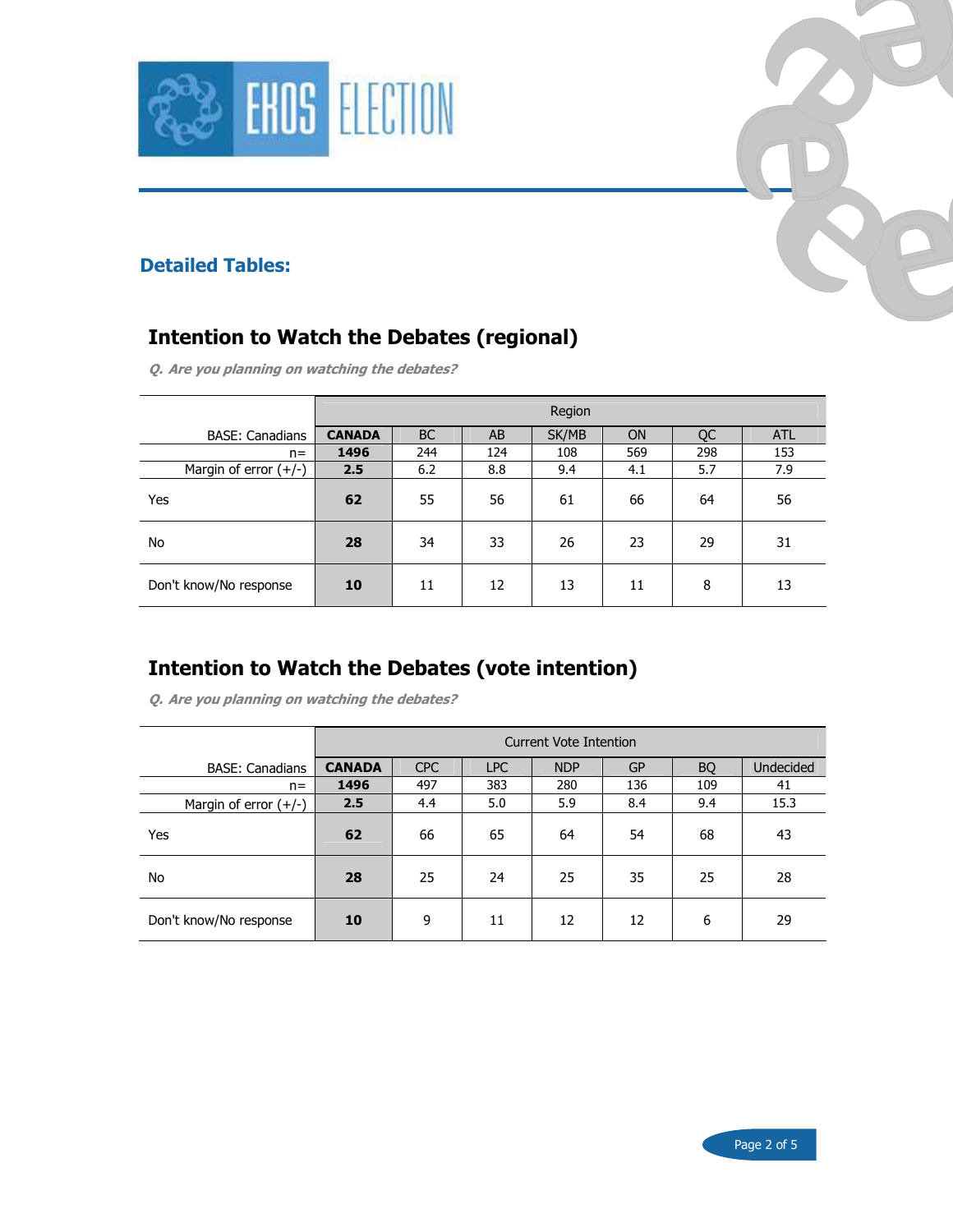



#### Importance of the Debates (regional)

Q. How important will the leaders' performance in the debate be in your decision of who to vote for on October 14?

|                         | Region        |           |     |       |           |     |            |  |
|-------------------------|---------------|-----------|-----|-------|-----------|-----|------------|--|
| <b>BASE: Canadians</b>  | <b>CANADA</b> | <b>BC</b> | AB  | SK/MB | <b>ON</b> | QC  | <b>ATL</b> |  |
| $n =$                   | 1496          | 244       | 124 | 108   | 569       | 298 | 153        |  |
| Margin of error $(+/-)$ | 2.5           | 6.2       | 8.8 | 9.4   | 4.1       | 5.7 | 7.9        |  |
| Not very important      | 40            | 46        | 45  | 42    | 40        | 35  | 35         |  |
| Moderately important    | 28            | 30        | 30  | 29    | 29        | 24  | 33         |  |
| Important               | 30            | 22        | 22  | 27    | 29        | 38  | 31         |  |

### Importance of the Debates (vote intention)

Q. How important will the leaders' performance in the debate be in your decision of who to vote for on October 14?

|                         | Current Vote Intention |            |            |            |           |           |                  |  |
|-------------------------|------------------------|------------|------------|------------|-----------|-----------|------------------|--|
| <b>BASE: Canadians</b>  | <b>CANADA</b>          | <b>CPC</b> | <b>LPC</b> | <b>NDP</b> | <b>GP</b> | <b>BQ</b> | <b>Undecided</b> |  |
| $n =$                   | 1496                   | 497        | 383        | 280        | 136       | 109       | 41               |  |
| Margin of error $(+/-)$ | 2.5                    | 4.4        | 5.0        | 5.9        | 8.4       | 9.4       | 15.3             |  |
| Not very important      | 40                     | 43         | 38         | 40         | 43        | 33        | 19               |  |
| Moderately important    | 28                     | 29         | 30         | 23         | 29        | 33        | 29               |  |
| Important               | 30                     | 27         | 32         | 34         | 25        | 33        | 25               |  |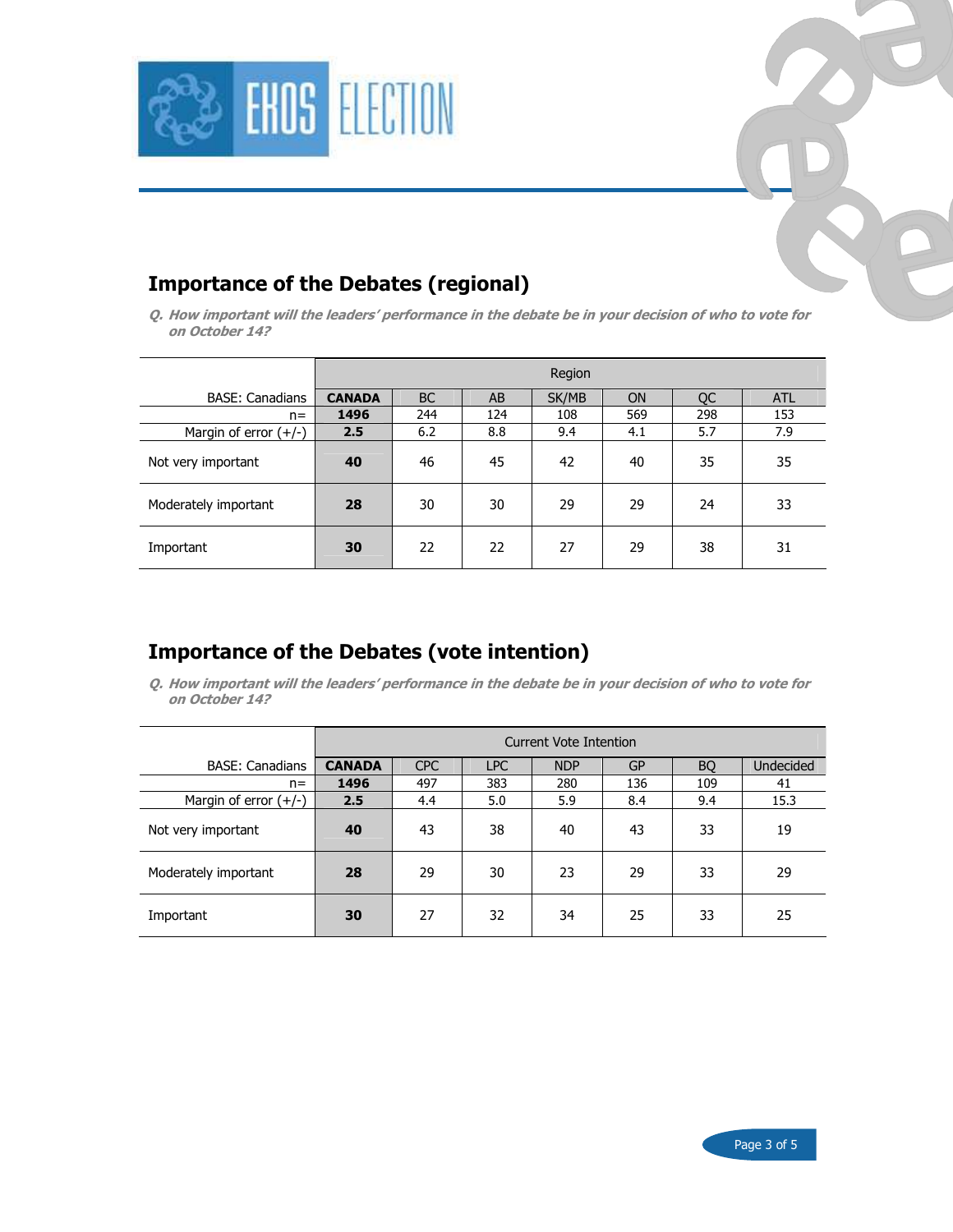

#### Expectations for the Leaders in the Debates (regional)

Q. Leaving aside which party you are considering voting for, which leader do you expect to have the best performance in the leader's debates?

|                         | Region        |           |     |       |           |           |            |  |
|-------------------------|---------------|-----------|-----|-------|-----------|-----------|------------|--|
| <b>BASE: Canadians</b>  | <b>CANADA</b> | <b>BC</b> | AB  | SK/MB | <b>ON</b> | <b>OC</b> | <b>ATL</b> |  |
| $n =$                   | 1496          | 244       | 124 | 108   | 569       | 298       | 153        |  |
| Margin of error (/-)    | 2.5           | 6.2       | 8.8 | 9.4   | 4.1       | 5.7       | 7.9        |  |
| Stephen Harper          | 30            | 29        | 47  | 33    | 31        | 20        | 26         |  |
| Jack Layton             | 30            | 37        | 20  | 34    | 32        | 27        | 25         |  |
| Elizabeth May           | 11            | 14        | 12  | 12    | 15        | 2         | 16         |  |
| Gilles Duceppe          | 9             | 3         | 1   | 4     | 3         | 29        | 4          |  |
| Stephane Dion           | 5             | 3         | 5   | 5     | 5         | 7         | 6          |  |
| Nobody                  | 6             | 4         | 5   | 4     | 6         | 6         | 10         |  |
| Do not know/no response | 9             | 10        | 10  | 8     | 9         | 7         | 12         |  |

#### Expectations for the Leaders in the Debates (regional)

Q. Leaving aside which party you are considering voting for, which leader do you expect to have the best performance in the leader's debates?

|                            | Current Vote Intention |            |            |            |           |           |           |  |
|----------------------------|------------------------|------------|------------|------------|-----------|-----------|-----------|--|
| <b>BASE: Canadians</b>     | <b>CANADA</b>          | <b>CPC</b> | <b>LPC</b> | <b>NDP</b> | <b>GP</b> | <b>BO</b> | Undecided |  |
| $n =$                      | 1496                   | 497        | 383        | 280        | 136       | 109       | 41        |  |
| Margin of error $($ /- $)$ | 2.5                    | 4.4        | 5.0        | 5.9        | 8.4       | 9.4       | 15.3      |  |
| Stephen Harper             | 30                     | 60         | 15         | 15         | 23        | 11        | 8         |  |
| Jack Layton                | 30                     | 20         | 30         | 56         | 24        | 24        | 21        |  |
| Elizabeth May              | 11                     | 4          | 19         | 10         | 32        | 2         | 7         |  |
| Gilles Duceppe             | 9                      | 4          | 6          | 4          | 3         | 52        | 11        |  |
| Stephane Dion              | 5                      | 1          | 13         | 3          | 7         | 3         | 0         |  |
| Nobody                     | 6                      | 5          | 7          | 5          | 2         | 3         | 12        |  |
| Do not know/no response    | 9                      | 5          | 11         | 7          | 9         | 4         | 41        |  |